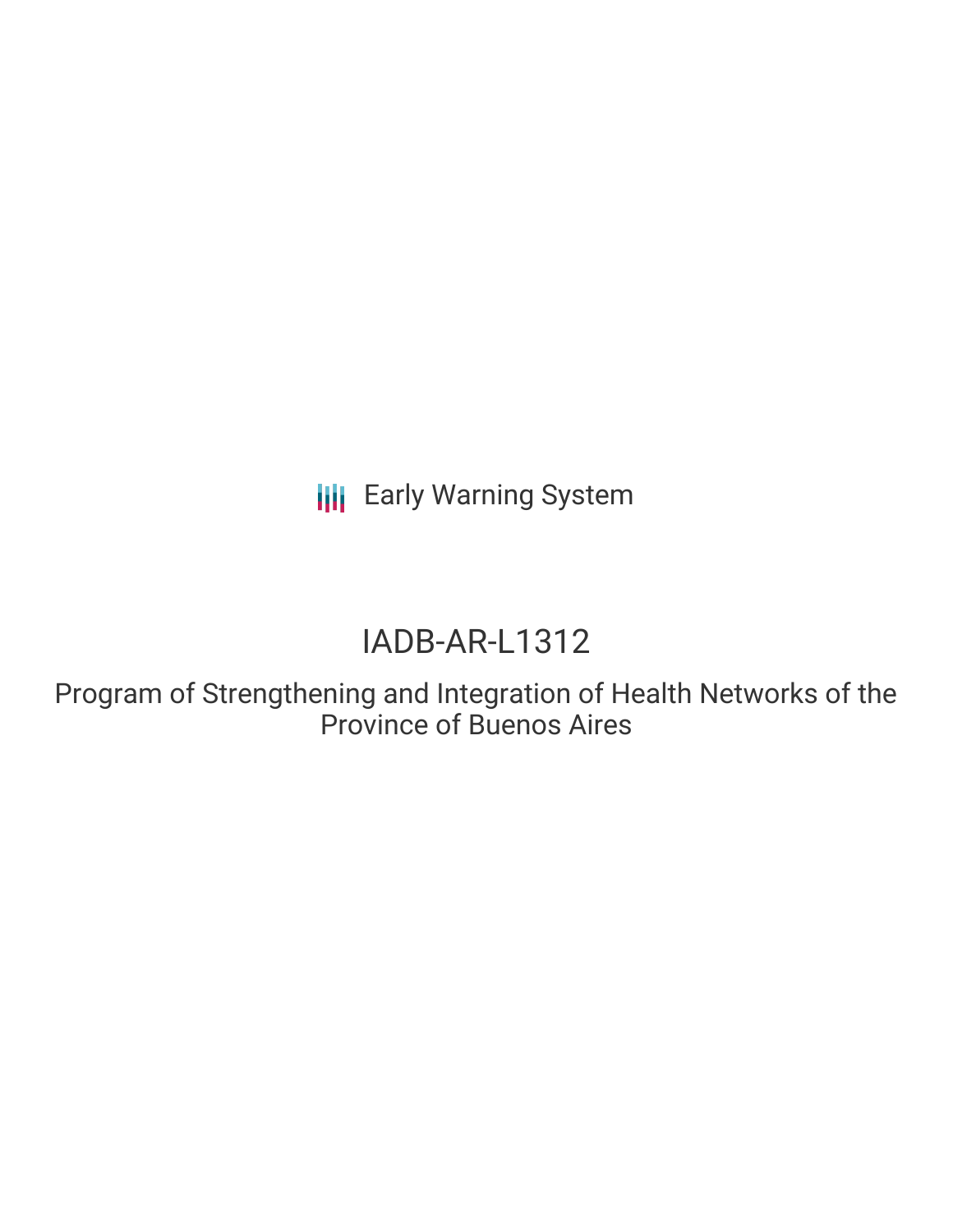

#### **Quick Facts**

| <b>Countries</b>               | Argentina                              |
|--------------------------------|----------------------------------------|
| <b>Financial Institutions</b>  | Inter-American Development Bank (IADB) |
| <b>Status</b>                  | Approved                               |
| <b>Bank Risk Rating</b>        | U                                      |
| <b>Voting Date</b>             | 2019-07-02                             |
| <b>Sectors</b>                 | <b>Education and Health</b>            |
| <b>Investment Type(s)</b>      | Loan                                   |
| <b>Investment Amount (USD)</b> | \$150.00 million                       |
| <b>Loan Amount (USD)</b>       | \$150.00 million                       |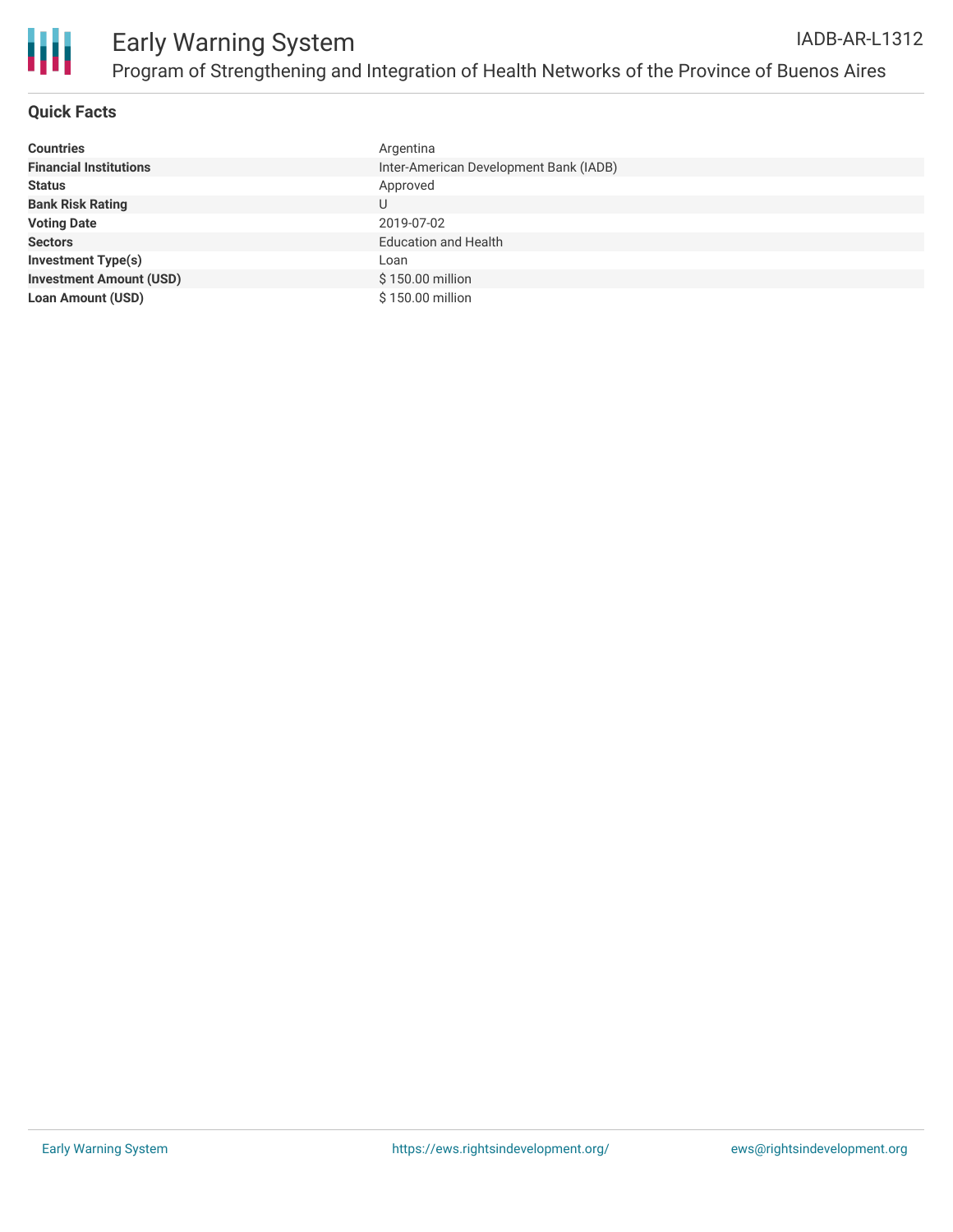

#### **Project Description**

According to IADB website, the project aims to help improve the delivery capacity and quality of primary, secondary, and tertiary public health care services in the PBA, integrating them as a service network that provides priority care to people with exclusive public coverage in order to reduce the number of years of potential life lost. The objective of the first operation under the CCLIP is to improve access and effective coverage of public health services for the PBA population. Its specific objectives are to: (i) improve access to and the effectiveness of primary care in a set of municipios in the Buenos Aires Metropolitan Area; (ii) increase the responsiveness of emergency services across the PBA; and (iii) dispense cancer and palliative drugs in a more timely manner across the PBA.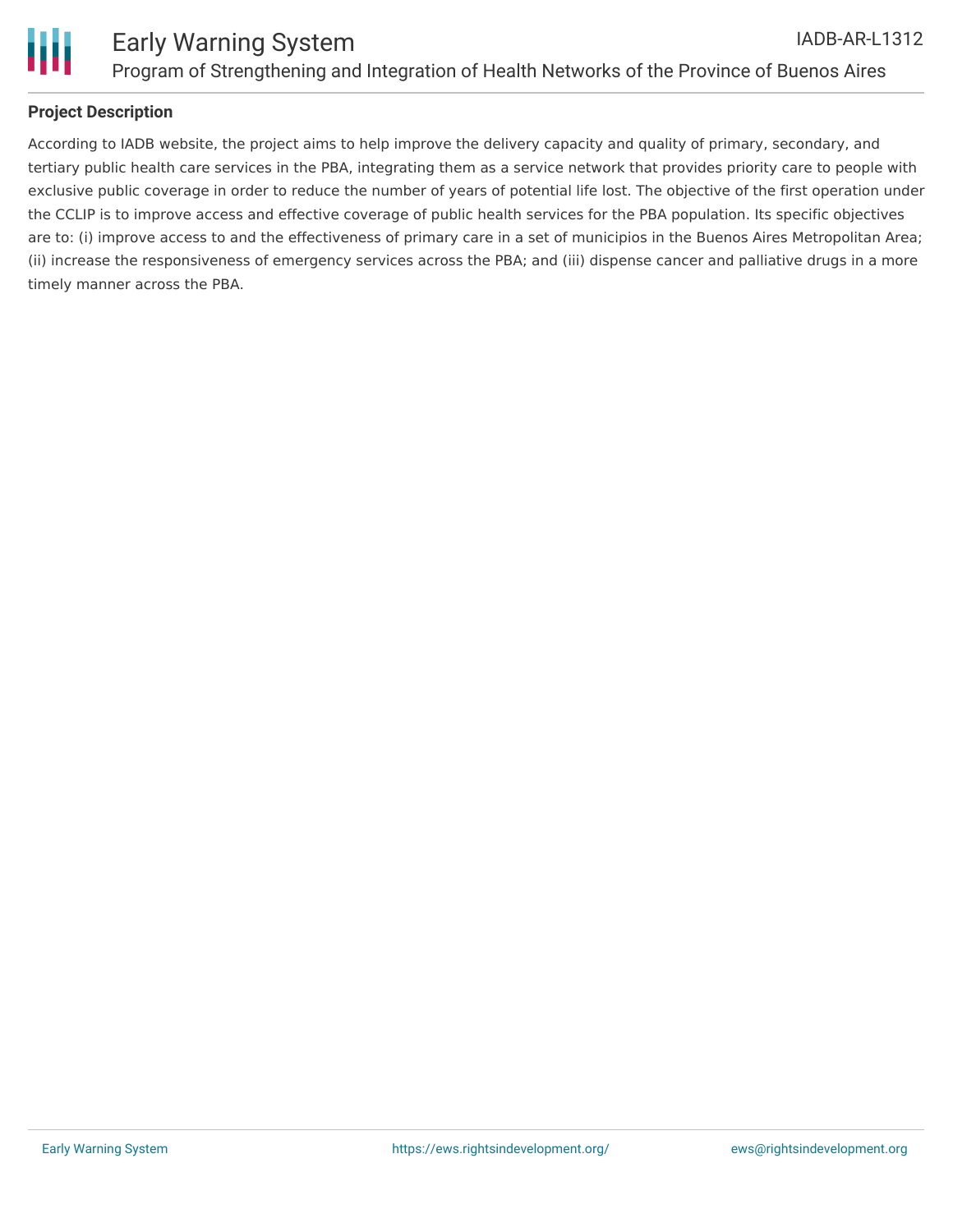

#### Early Warning System Program of Strengthening and Integration of Health Networks of the Province of Buenos Aires IADB-AR-L1312

#### **Investment Description**

• Inter-American Development Bank (IADB)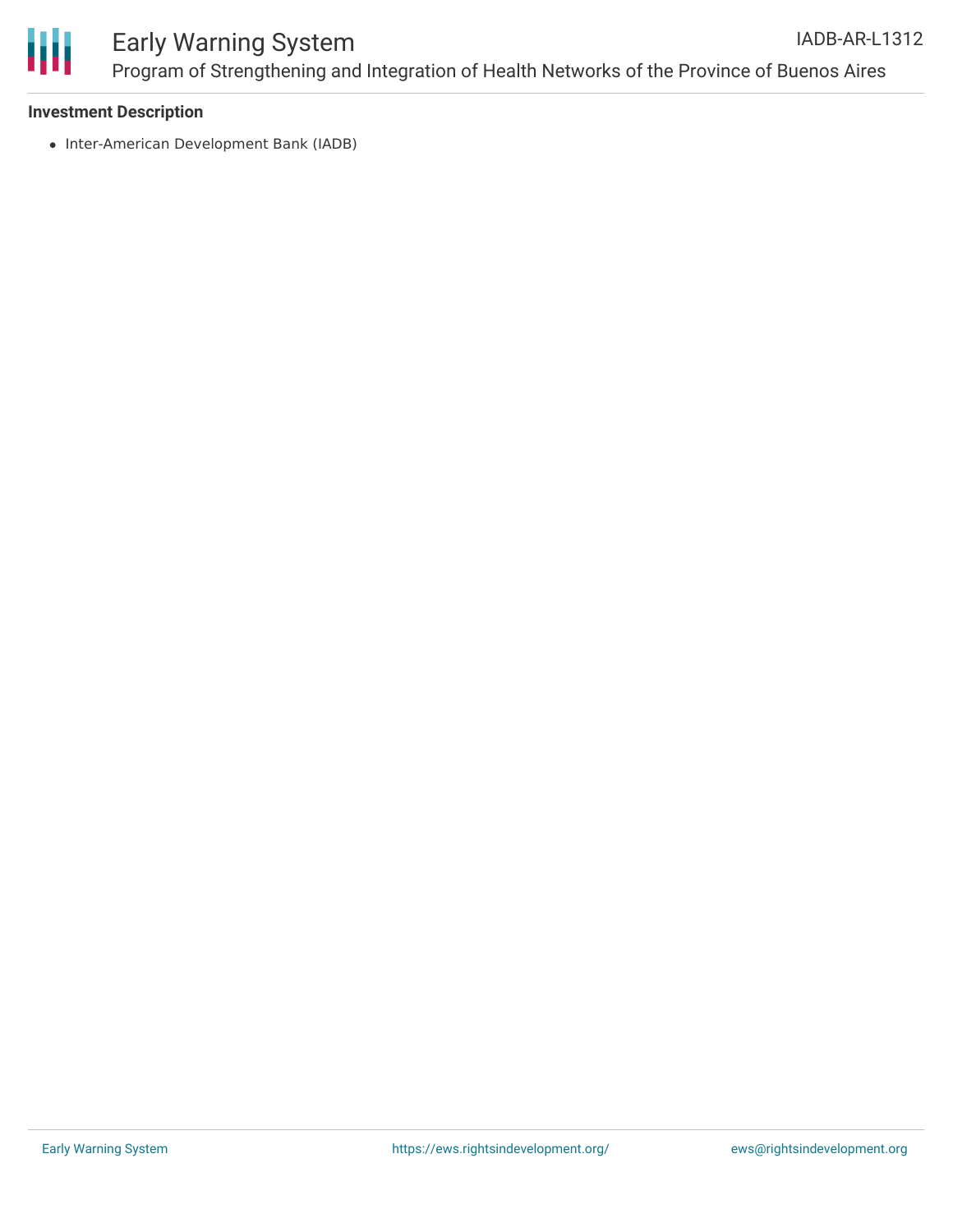### **Contact Information**

No contact information provided at the time of disclosure.

## **ACCOUNTABILITY MECHANISM OF IADB**

The Independent Consultation and Investigation Mechanism (MICI) is the independent complaint mechanism and fact-finding body for people who have been or are likely to be adversely affected by an Inter-American Development Bank (IDB) or Inter-American Investment Corporation (IIC)-funded project. If you submit a complaint to MICI, they may assist you in addressing the problems you raised through a dispute-resolution process with those implementing the project and/or through an investigation to assess whether the IDB or IIC is following its own policies for preventing or mitigating harm to people or the environment. You can submit a complaint by sending an email to MICI@iadb.org. You can learn more about the MICI and how to file a complaint at http://www.iadb.org/en/mici/mici,1752.html (in English) or http://www.iadb.org/es/mici/mici,1752.html (Spanish).